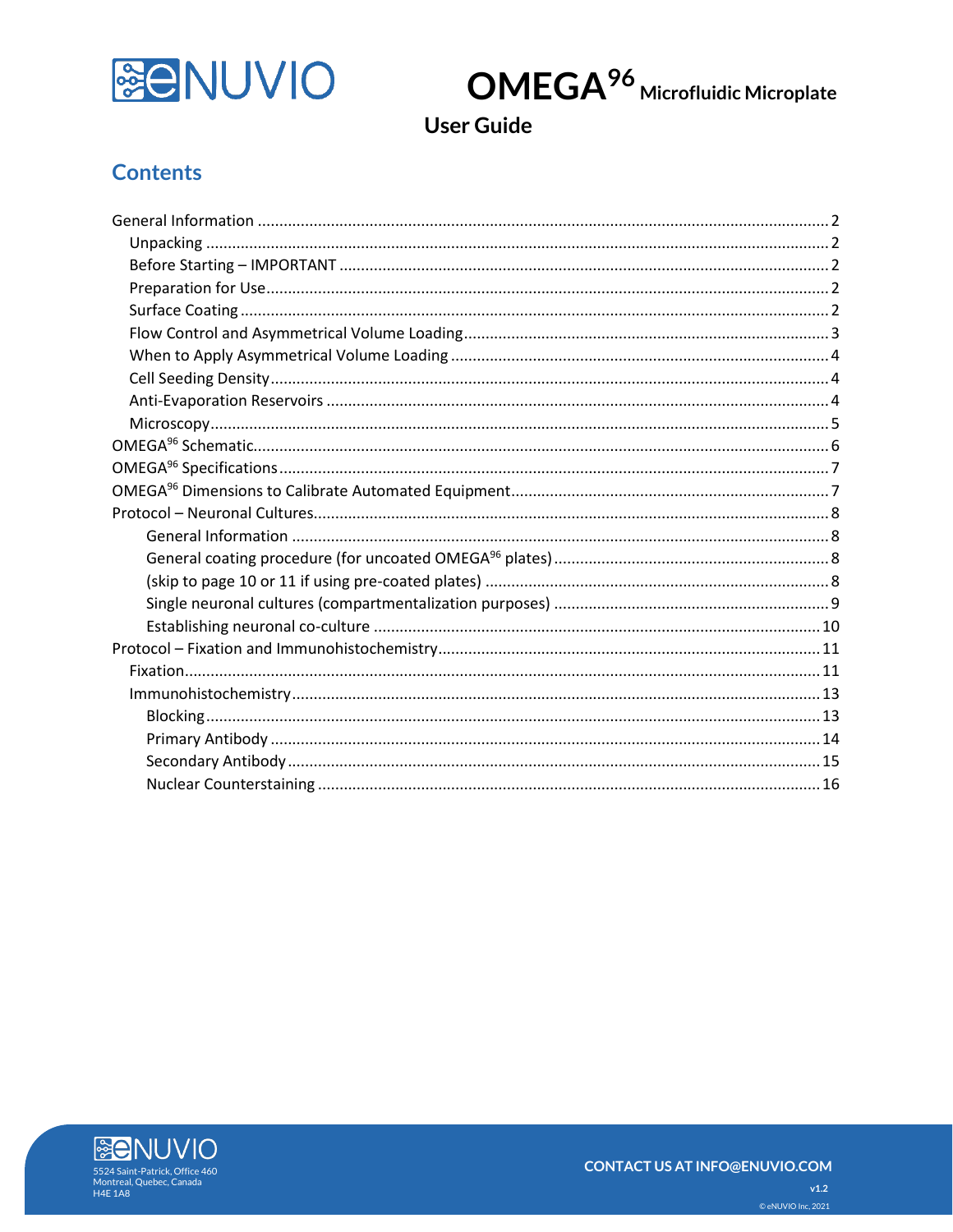## <span id="page-1-0"></span>**General Information**

### <span id="page-1-1"></span>**Unpacking**

Thank you for purchasing eNUVIO's OMEGA<sup>96</sup> microplates. Each plate has been carefully packaged under sterile conditions.To maintain its sterility, it is recommended to unpack the plate in an aseptic environment (e.g. in a biological safety cabinet). OMEGA<sup>96</sup> plates are shipped "wet", that is their wells contain sterile filtered (0.1 micron) phosphate buffered saline (PBS; without divalents). The plates are ready-to-use for coating and/or seeding of cells.

### <span id="page-1-2"></span>Before Starting – IMPORTANT

OMEGA<sup>96</sup> plates with the glass bases are fragile. To avoid cracking, plates should be handled with care, using only the outer black plastic plate frame when manipulating and moving the plate. Specifically, it is recommended to grasp the plate at the corners to avoid compressing the antievaporation reservoirs during manipulation. Compression of the reservoirs will not lead to damage of the frame; however, this can cause fluids that have been added to the reservoirs to overflow.

The wells of each plate have been sealed to prevent fluid loss during shipment, and the entire plate is packaged in a sterile bag. If the plate has been handled roughly during shipping, some of the shipping PBS can escape the sealer, and be found on the inside of the plate lid and/or the plate structure. **Leaks of this kind do not affect the sterility or functionality of the plate provided that (1) the bag has not been compromised, and (2) the device microchannels remain wet.**

### <span id="page-1-3"></span>Preparation for Use

It is recommended to prepare all reagents and tools required to carry out the protocol in its entirety prior to opening and removing the plate from its sealed packaging. The wells of the OMEGA<sup>96</sup> plates have been sealed to prevent liquid loss during shipping. The plate sealer is removed by gently pulling on the white tab located at one side of the plate. **NOTE: remove the sealer using gentle and constant force to prevent damage to the upper structure of the plate.**

OMEGA<sup>96</sup> plates are compatible with a variety of common downstream experimental procedures including:

- a) Fixation and immunohistochemistry
- b) Brightfield and fluorescence microscopy (e.g. widefield, confocal, TIRF, etc…)
- c) Calcium imaging
- d) RNA/Protein extraction and analysis (e.g. Western blotting)
- e) Classical patch-clamp or optical electrophysiology

### <span id="page-1-4"></span>Surface Coating

To render the growth surface of each OMEGA $96$  well suitable for culturing cells, they must first be modified with a suitable coating. If plates have been purchased uncoated, these will need to be coated before seeding cells. The type of coating should be optimized for each culture/cell type that is being seeded in the plate. Some examples of common surface coating/modifying reagents include (not a complete list): poly-D/L-lysine, poly-D/L-ornithine, laminin, fibronectin and collagen. It is not uncommon for multiple coatings to be necessary for the successful seeding and growth of a culture. For example, iPSC-derived neuronal progenitor cells usually require coating with poly-ornithine (or poly-D-lysine) followed by a coating of laminin to be cultured successfully.

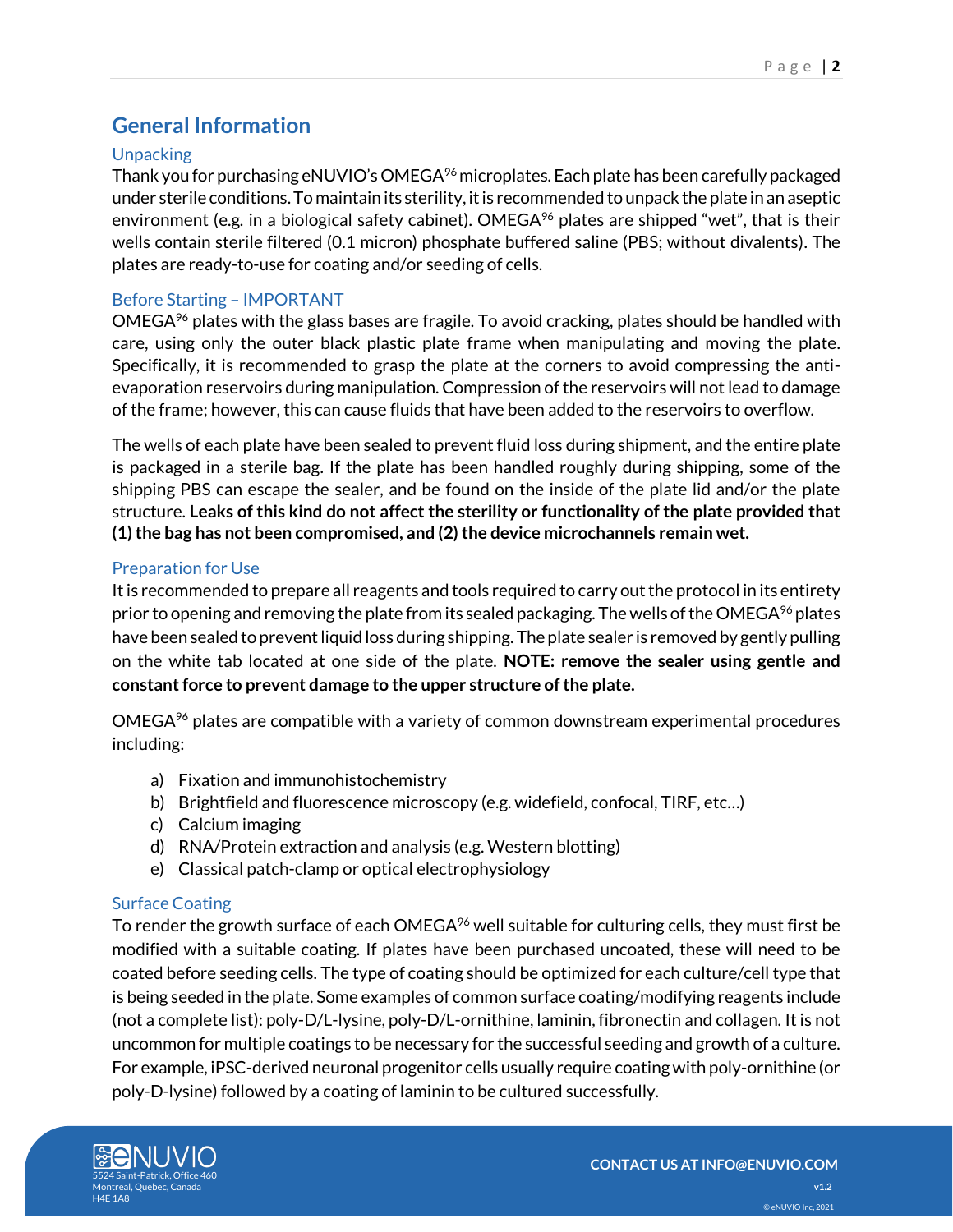### <span id="page-2-0"></span>Flow Control and Asymmetrical Volume Loading

The OMEGA<sup>96</sup> plate contains 48 individual chamber-pairs (for a total of 96 chambers), where each chamber-pair consists of 2 interconnected chambers that are joined by a series of 70 microfluidic channels. The direction of the flow of fluid across these high resistance microchannels can be controlled by adjusting the relative level of fluid in each of the chambers. It is the chamber fluid **level**  that provides the force required to drive flow across the microchannels. Although there is a direct relationship between chamber fluid level (i.e. fluid height in the chamber) and fluid volume, it is the fluid level that primarily contributes to the force that will be applied across the microchannels. Consequently, it is differences in fluid levels that will provide the force required to drive fluid to flow from a chamber with a relatively higher fluid level towards a chamber with a relatively lower fluid level.

When two adjacent chambers joined by microchannels have identical dimensions, the relationship between chamber fluid level and volume is identical for each of the chambers. Therefore, directional flow across the joining microchannels can be easily determined by directly comparing each chamber's fluid **volume** (fluid will flow towards the chamber with a lower volume). However, in the case where two adjacent chambers do not have identical dimensions, the relationship between fluid level and volume will not be identical for the two chambers. Given that the volumes of adjacent chambers are known, it is possible to determine the level-to-volume ratio (level/volume) between the two chambers by simply calculating the volume quotient between the two chambers, and subsequently using this ratio to adjust chamber volumes accordingly. In this way, the directionality of the flow across the microchannels can be controlled. **All of the chambers in OMEGA<sup>96</sup> plates have identical dimensions, and therefore chamber fluid volume can be used to simply adjust the directionality of the flow across the microchannels.**



When adjacent chambers are loaded with different volumes of fluid for the purposes of driving a unidirectional flow across the adjoining microchannels, we refer to this as **"asymmetrical volume loading"** of the chambers. The unidirectional flow

across the microchannels created by asymmetrically volume loading can serve to fluidically isolate the chamber with a relatively higher fluid level from any adjacent chambers containing relatively lower fluid levels. The flow will persist until the fluid levels (which supply the driving forces) in each of the chambers equalizes, at which point the directionality of flow will subside. Having reached an equilibrium, a slow bidirectional mixing of fluids will now occur between chambers. The duration of controlled unidirectional flow (e.g. for chamber isolation) depends on the **extent of the difference** in fluid levels between adjacent chambers. From the testing done on OMEGA devices, the unidirectional flow across the microchannels can be maintained for 40+ hours without adjusting chamber volumes. Accordingly, with regular verification and adjustment of the chamber fluid volumes, the unidirectional flow can be maintained perpetually.

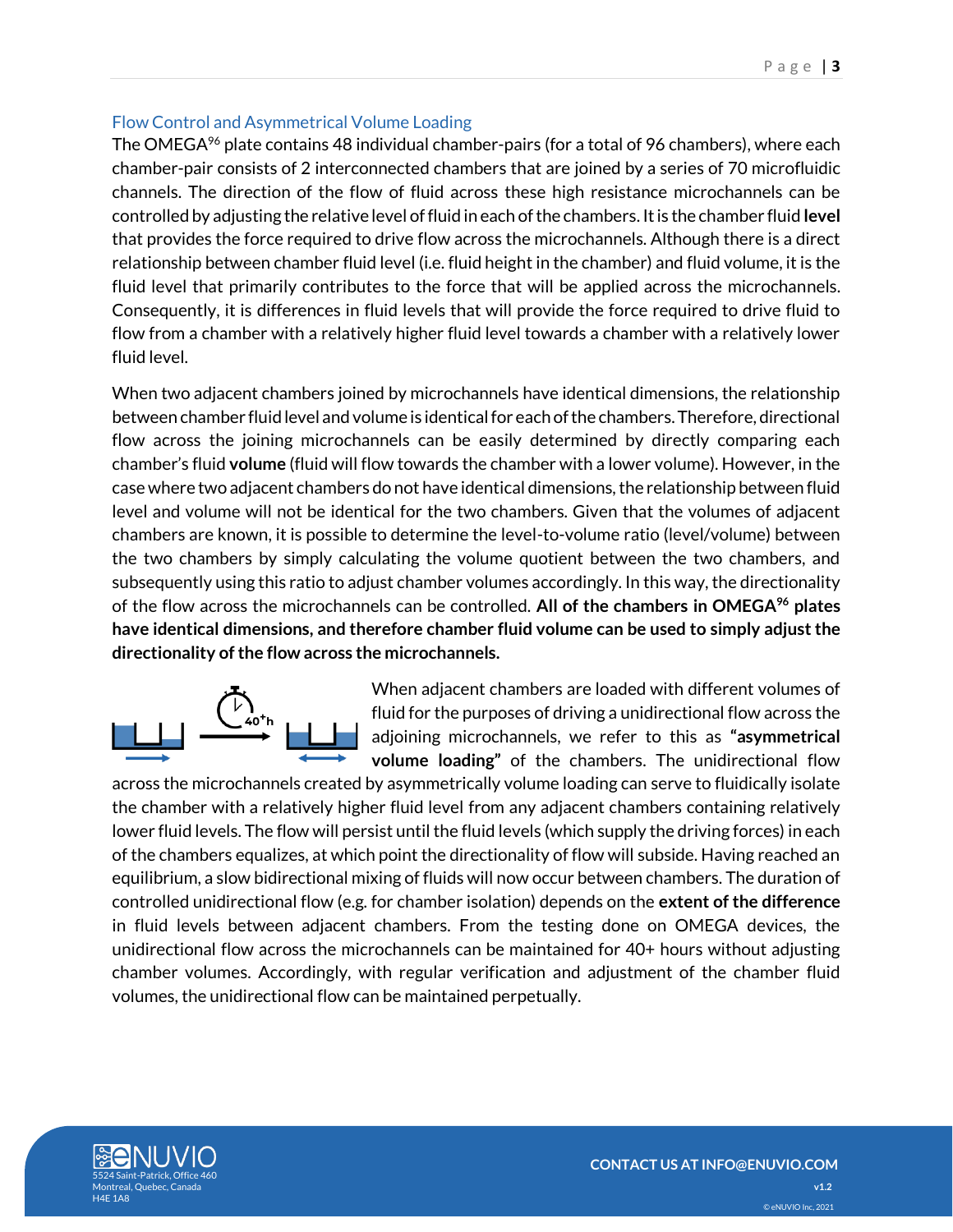### <span id="page-3-0"></span>When to Apply Asymmetrical Volume Loading



Asymmetrical volume loading of chambers is particularly useful when it is desirable to fluidically isolate one chamber from its adjacent, interconnected partner. Since the flow across the microchannels will be towards the chamber with the relatively lower fluid level, the chamber

with higher relative fluid level **will not be** exposed to molecules that have been specifically added to the chamber with the lower fluid level. However, the chamber with lower fluid level **will be** exposed to molecules that have been specifically added to the chamber with the higher fluid level.

Chamber isolation can be maintained by simply maintaining the asymmetry of fluid levels between the chambers. However, care must be taken when exchanging media in each chamber to maintain the desired directionality of flow. Consequently, the order in which media is removed and replaced in each chamber needs to be considered when performing media exchanges. Media should be removed from the chamber with the lower level prior to removing the media from the chamber with the higher fluid level. Subsequently, media should be added to the chamber with the higher fluid level prior to adding the media in the chamber with the lower fluid level.



In addition to chamber isolation purposes, asymmetrical volume loading of chambers is useful when it is desirable to induce a flow through the microchannels. For example, this might be the case, when coating the microchannel surfaces or chemically fixing neuronal projections located within the microchannels. Also, asymmetrical volume loading is necessary to allow antibody access to epitopes located within the microchannels when performing immunohistochemical staining procedures.

### <span id="page-3-1"></span>Cell Seeding Density

The surface area of each chamber of the OMEGA $^{96}$  plate is ~0.35 cm $^2$  (approximately equivalent to the area of a single chamber of a standard 96-well plate). Optimal plating density will depend largely on the nature and type of culture being plated in the device. It is therefore strongly recommended to conduct a series of optimization experiments to determine the ideal cell plating density. As a good starting point, seeding ~50 000 cells per chamber has been shown to yield good results using iPSCderived neural progenitor cells (NPCs). For primary cultures, seeding density seems to vary by cell type, user, and lab. Some users have reported excellent results using a seeding density of as little as 30 000 cells per chamber, while others have had success seeding between 60 000 and 90 000 cells per chamber.

### <span id="page-3-2"></span>Anti-Evaporation Reservoirs

The osmotic pressure, pH and nutrient concentration of the culture media is critical for maintaining a healthy culture. This can be particularly problematic when having to maintain cultures for longer periods of time (weeks or months). Microplate wells are known to be particularly prone to evaporation, especially those located around the outer border of the plate. This can lead to the loss

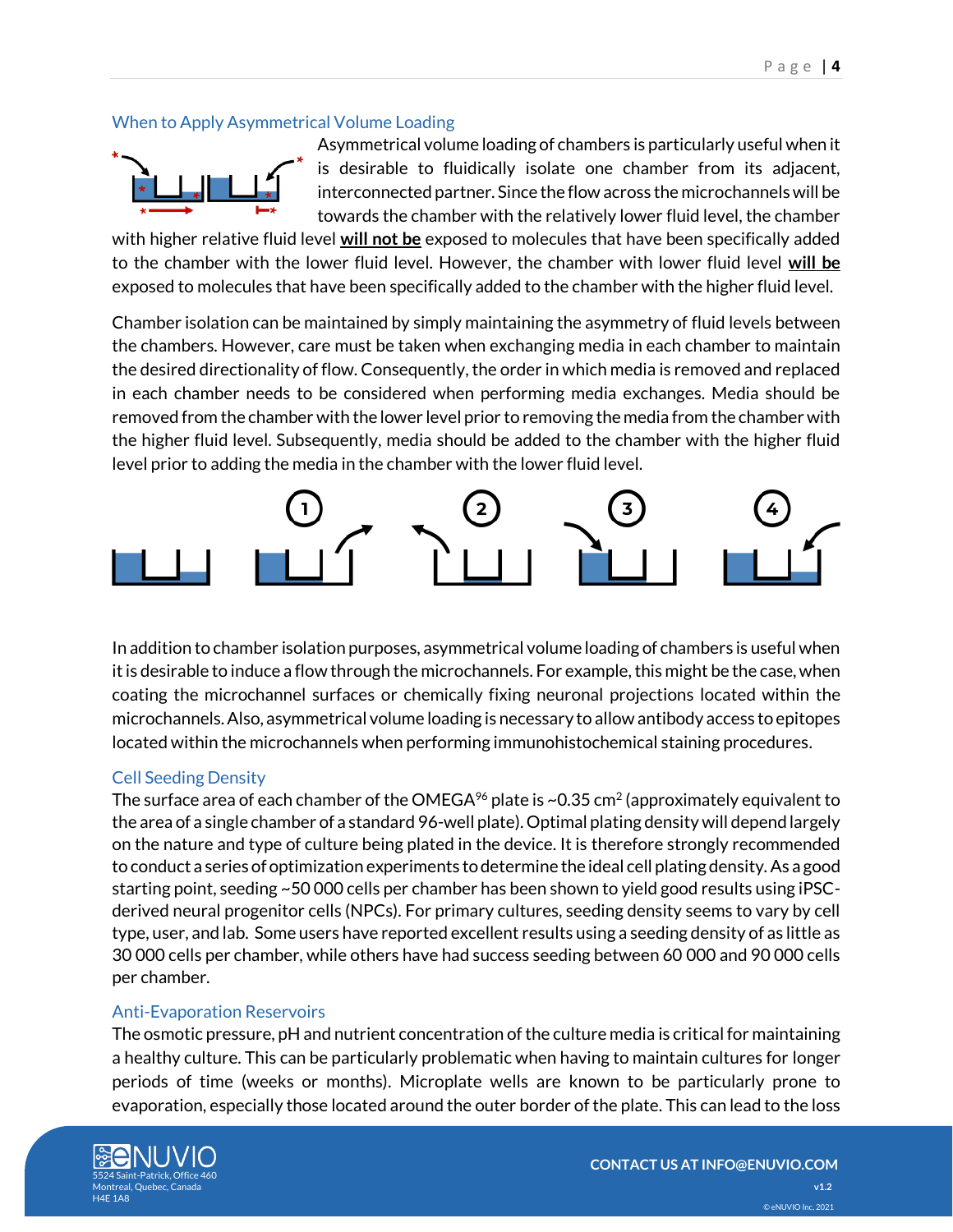of the seeded culture (often to the surprise of the user) as the media gradually concentrates over time and can introduce unwanted variability in the data collected for the experiment. Unfortunately, these edge effects are so problematic that wells located along the outer edge of 96 well microplates are often left unused. To combat evaporation, all OMEGA<sup>96</sup> plates have fluid reservoirs built into their black outer structure. When these are filled with liquid, they serve to reduce evaporation that occurs from the outermost chambers of the plate. In this way, these outer chambers can become available to be used in the experiment.

**IMPORTANT:** Although the culture evaporation minimizers do help to reduce evaporation rates during the incubation of cultures, they do not prevent evaporation. **Therefore, it is vital that the fluid level of each chamber of the device be verified and adjusted on a regular basis.** Verification frequency will depend on culture type, the number of times the culture is removed from the incubator, and on the environmental conditions (especially the humidity level) within the incubator. It is strongly recommended that the fluid level in both the anti-evaporation reservoirs and device chambers be verified every 2 days, exchanging culture media (e.g. 1/3 or 1/2 volume changes) and refilling them as needed.

### <span id="page-4-0"></span>**Microscopy**

Once cultures have been seeded, they can be examined over time using common microscopy techniques (e.g. brightfield or phase contrast). For example, OMEGA<sup>96</sup> plates can be used for repeated live-cell imaging sessions using fluorescence markers, and/or fixed and immunolabeled with antibodies for immunohistochemical analysis. Immunochemistry processing, for example, can be performed by following the protocol provided in this user guide. The procedure can be used to label axonal processes located in the microchannels. Purposefully designed to conform to microplate dimensional standards,  $OMEGA^{96}$  plates are adapted to fit in most fluorescence microscope stages using universal microplate stage holders. Similarly, the pitch and relative position of each well conforms to 96-well standards, ensuring compatibility with automated machinery such as robotic liquid handlers, plate hotels/incubators, and high-content screening systems that are designed to function with standard microplate formats.

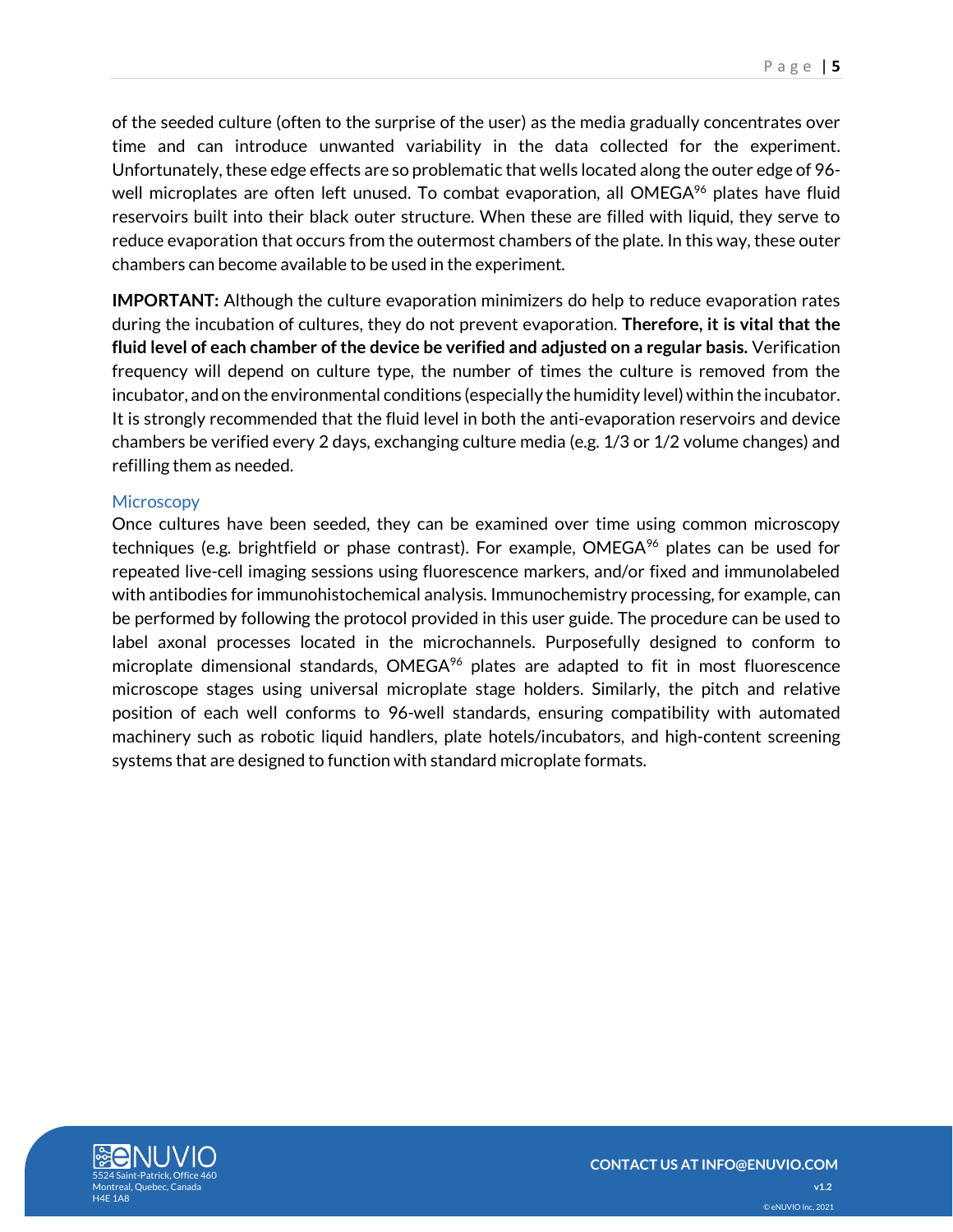## <span id="page-5-0"></span>**OMEGA<sup>96</sup> Schematic**



undesirable osmolality increases in the chambers

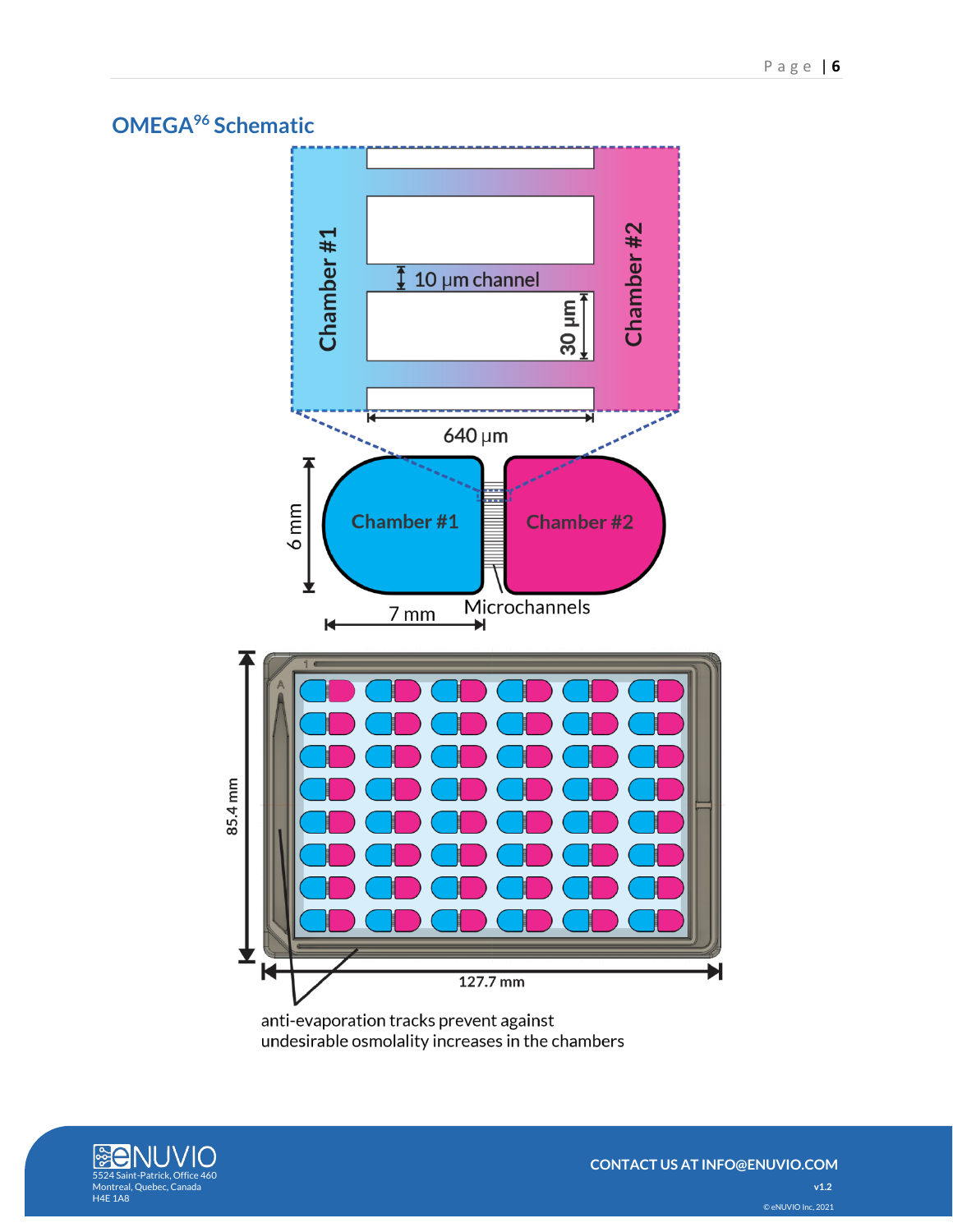# <span id="page-6-0"></span>**OMEGA<sup>96</sup> Specifications**

48 chamber pairs per microplate Outer dimensions (w/ lid; *l* x *w* x *h*): 127.7 x 85.4 x 16.9 mm Glass bottom thickness: 200 or 500 µm Chamber dimensions: 6 x 7 mm Chamber working volume: 100 - 325 µL Max. chamber volume: 350 µL Chamber surface area: ~0.35 cm<sup>2</sup> Number of microchannels per chamber-pair: 70 Microchannel length: ~640 µm Microchannel width: 10 µm Anti-evaporation reservoir (each): Recommended working volume: 1.6 mL (max. vol. 2 mL)

# <span id="page-6-1"></span>**OMEGA<sup>96</sup> Dimensions to Calibrate Automated Equipment**

**Please note it is strongly recommended to test and verify the calibration with your equipment.**

- (A) A1 to side offset: 15.5 mm
- (B) A1 to top offset: 11.7 mm
- (C) Length: 127.7 mm
- (D) Width: 85.4 mm
- (E) A12 to side offset: 112.5 mm
- (F) H1 to top offset: 73 mm
- (G) Height: 14.2 mm
- (H) Glass bottom height from frame base: 1 mm
- (I) Glass bottom thickness: 0.2 or 0.5 mm



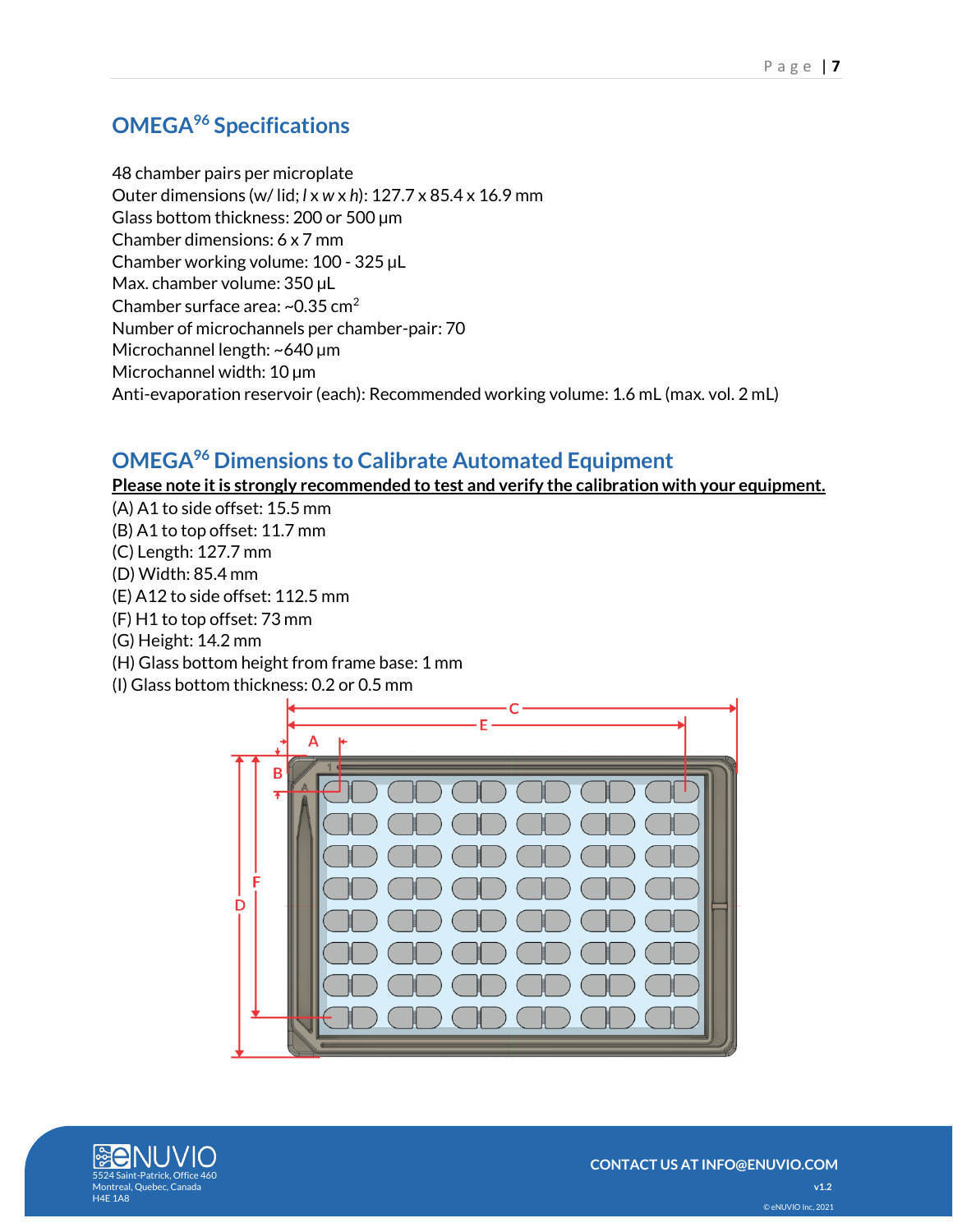# <span id="page-7-0"></span>**Protocol – Neuronal Cultures**

### <span id="page-7-1"></span>**General Information**

OMEGA<sup>96</sup> microplates are shipped sterile. To maintain sterility, perform all relevant cell culture steps in a biological safety cabinet. Prepare all necessary reagents and consumables (media, PBS, tips, etc.) to complete the protocol prior to starting. If performing these steps manually, the use of a multichannel repeater pipette is recommended. **The following protocols are intended as a guideline only and the user is encouraged to modify this to best suit their experimental needs.**

### <span id="page-7-2"></span>**General coating procedure (for uncoated OMEGA<sup>96</sup> plates)**

<span id="page-7-3"></span>(skip to page 10 or 11 if using pre-coated plates)





300

ii. Remove the shipping PBS from each well using a vacuum apparatus. **Work efficiently to minimize the time the wells stay dry since the microchannels can quickly lose their** 

i. Under aseptic conditions, remove the OMEGA $96$  from its

gently pulling on the white sealer tab.

**hydrophilicity.**

plastic packaging. Remove the plate lid, and then the plate sealer. Apply a constant force to peel off the plate sealer by

- iii. Add 300 µL of coating solution to one chamber of each chamberpair.
- iv. Add 200 µL of coating solution to the adjacent chamber of each chamber-pair.
- v. Allow coating to proceed over 1 hour at room temperature. These are suggested incubation periods, coating times, temperature and concentration can vary according to experimental needs.
- vi. Aspirate the coating solution, and wash by repeating **Steps iii. and iv.** with PBS or media. **Work efficiently to minimize the time chambers stay dry since the microchannels can quickly lose their hydrophilicity.**
- vii. Leave the plate at room temperature for 30 minutes to allow for the exchange of coating solution from within the microchannels.
- viii. If a second coating is required, repeat this process (**Step iii.**).





200

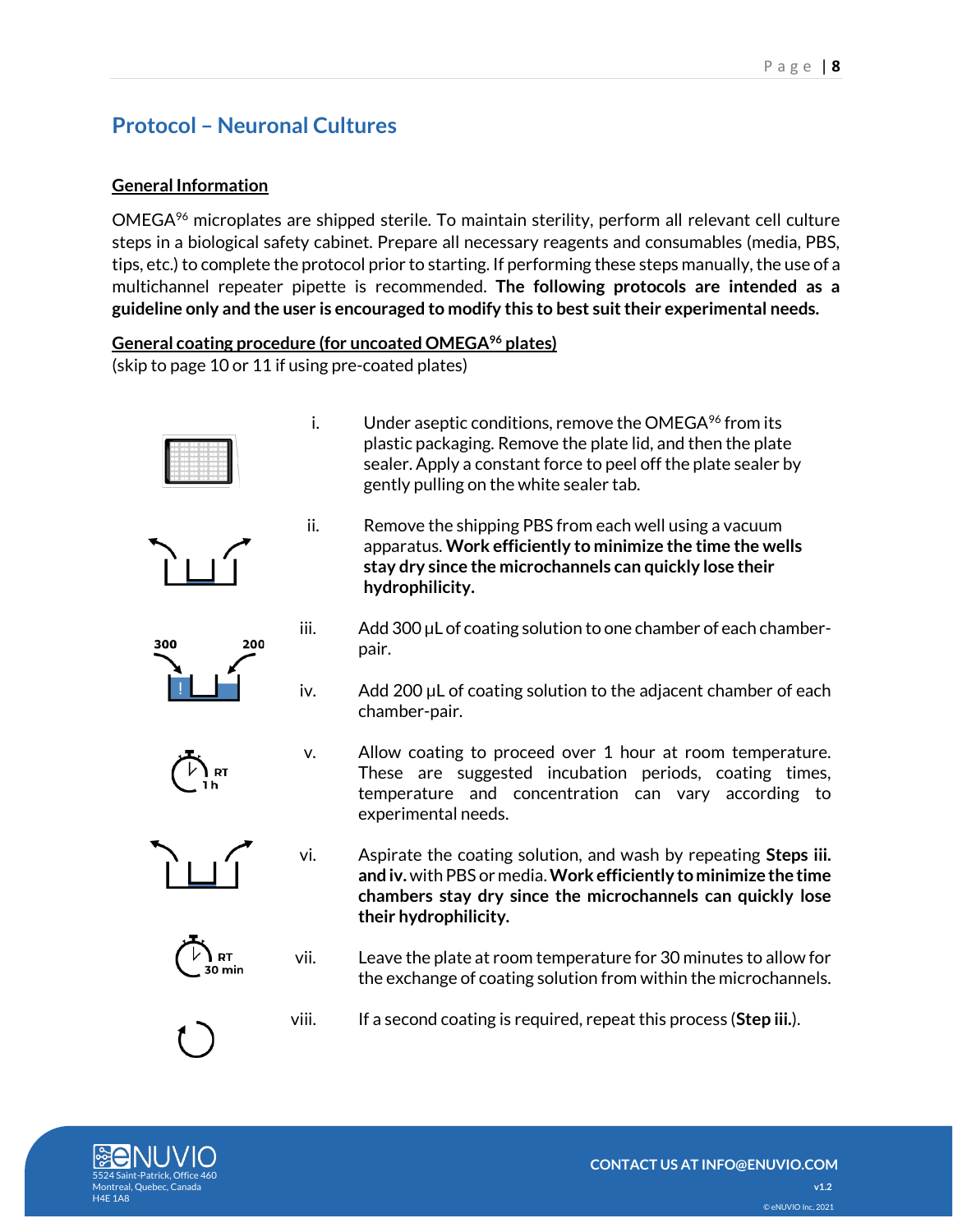

ix. Prior to seeding cells, remove all fluids from each chamber. Follow one of the seeding protocols below (beginning at **Step iii**.) for the intended experiment

i. Under aseptic conditions, remove the OMEGA $96$  from its plastic

ii. Remove the shipping PBS from each well using a vacuum

iii. Add the appropriate number of cells to 50 µL of media, and

iv. Place the device in the incubator to allow the cells to settle and

packaging. Remove the plate lid, and then the plate sealer. Apply a constant force to peel off the plate sealer by gently pulling on

apparatus**. Work efficiently to minimize the time the wells stay dry since the microchannels can quickly lose their** 

### <span id="page-8-0"></span>**Single neuronal cultures (compartmentalization purposes)**

the white sealer tab.

**hydrophilicity.**











00

600

60O



vi. Add 100 µL of media to the adjacent (empty) chamber.

vii. Incubate the device for at least 1 hour at 37°C.

pipette this into one of the chambers.

adhere to the surface (~10 minutes).

viii. Add 150 µL of media to the adjacent (empty) chamber (final volume 250 µL).

ix. Fill each anti-evaporation reservoir with 1.6 mL of water or PBS and return the plate to the incubator.

x. Over the course of incubation, monitor the fluid volumes of the culture chambers, exchanging the media as required by the culture. Ensure that each chamber contains the correct volume of media to maintain the desired experimental conditions (e.g. chamber isolation). Verify and refill the fluid in the evaporation minimizers as needed. Axonal outgrowth/co-cultures can require several days to weeks to fully establish



 $37^{\circ}$ C

1600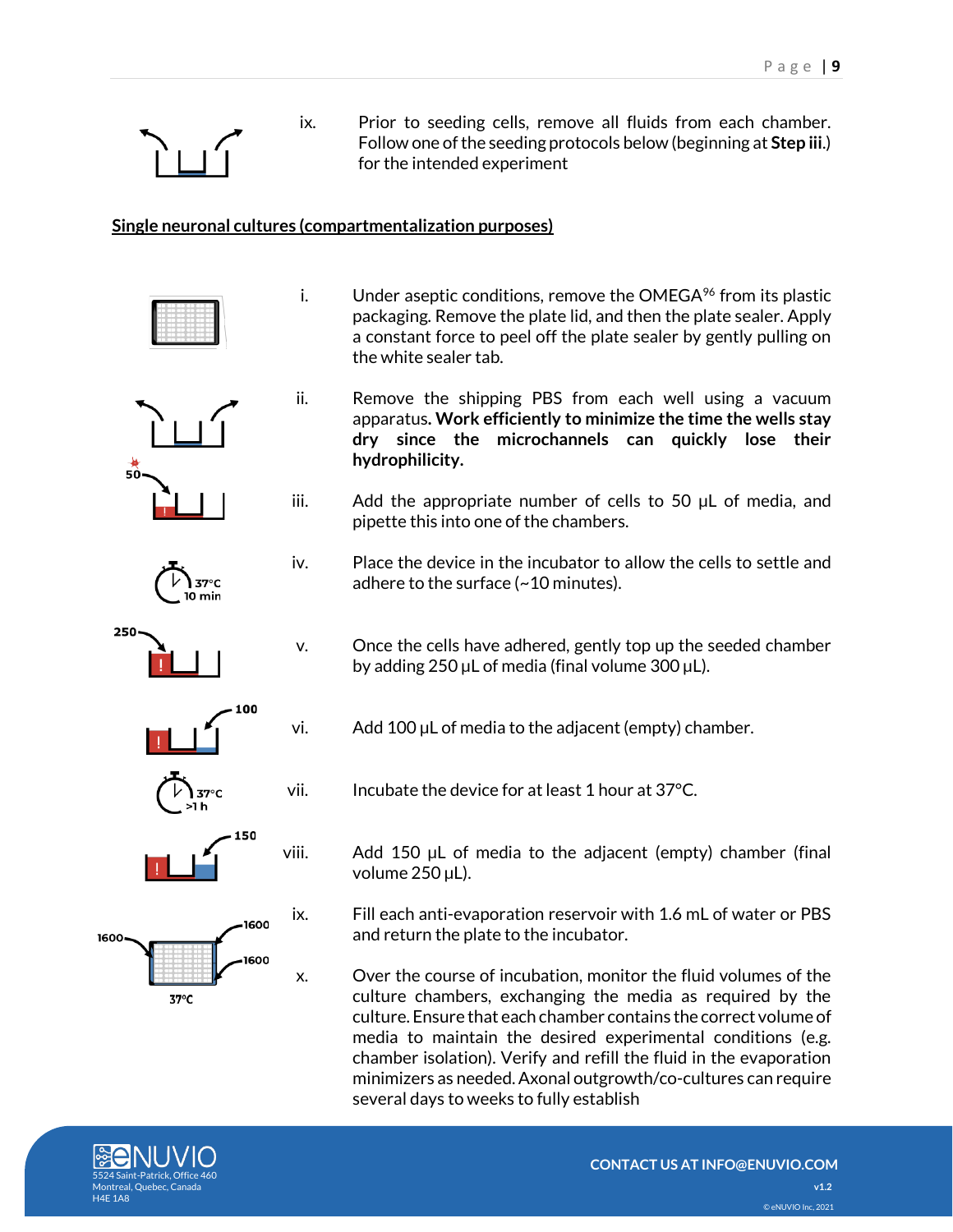#### <span id="page-9-0"></span>**Establishing neuronal co-culture**



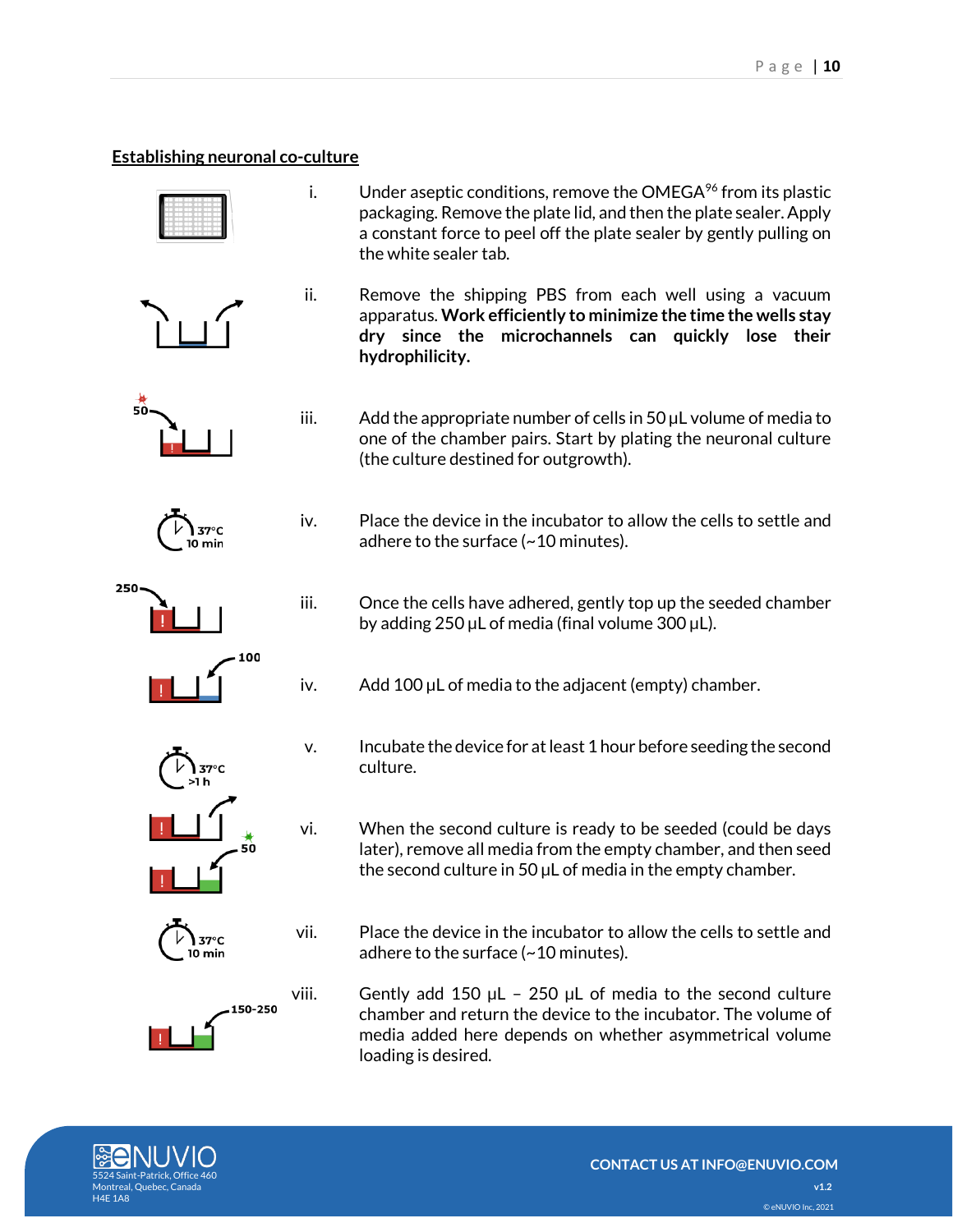

- ix. Fill each anti-evaporation reservoir with 1.6 mL of water or PBS, and return the plate to the incubator
- x. Over the course of incubation, monitor the fluid volumes of the culture chambers, exchanging the media as required by the culture. Ensure that each chamber contains the correct volume of media to maintain the desired experimental conditions (e.g. chamber isolation). Verify and refill the fluid in the evaporation minimizers as needed. Axonal outgrowth/co-cultures can require several days to weeks to fully establish

### <span id="page-10-0"></span>**Protocol – Fixation and Immunohistochemistry**

The following protocol is designed to fix and immunolabel culture within the chambers **as well as** processes located within the adjoining microchannels. Microchannel labelling is achieved by simply employing asymmetrical volume loading, in the same way that it may have been used for chamber isolation. Please note that using a volume ratio of at least 3:1 (e.g. 150:50 µL) across adjacent chambers has been shown to be optimal for immunolabelling epitopes contained **within** the microchannels. If immunolabeling within the microchannels is not required, there is no need to use asymmetrical volume loading and equal volumes can be used in both adjacent chambers.

### <span id="page-10-1"></span>Fixation



1) Remove all solution from both chambers. If necessary, ensure chamber isolation (flow directionality) is maintained by removing solution from the **non-isolated chamber** (the chamber with the lower volume) before removing solution from the isolated chamber.



2) Carefully add at least 150 µL of **fixative** (e.g. 4% formaldehyde in PBS) to the isolated chamber. Note: this volume can be increased to as much as 350 µL, however this volume of solution may overfill the chamber and slightly "balloon out" of the top of the chamber.



3) Add 50 µL of fixative to the adjacent chamber.



- 4) Incubate the device at room temperature for 20 minutes.
- 5) Remove fixative from both chambers. As in **Step 1**, begin removing solution from the non-isolated chamber first.

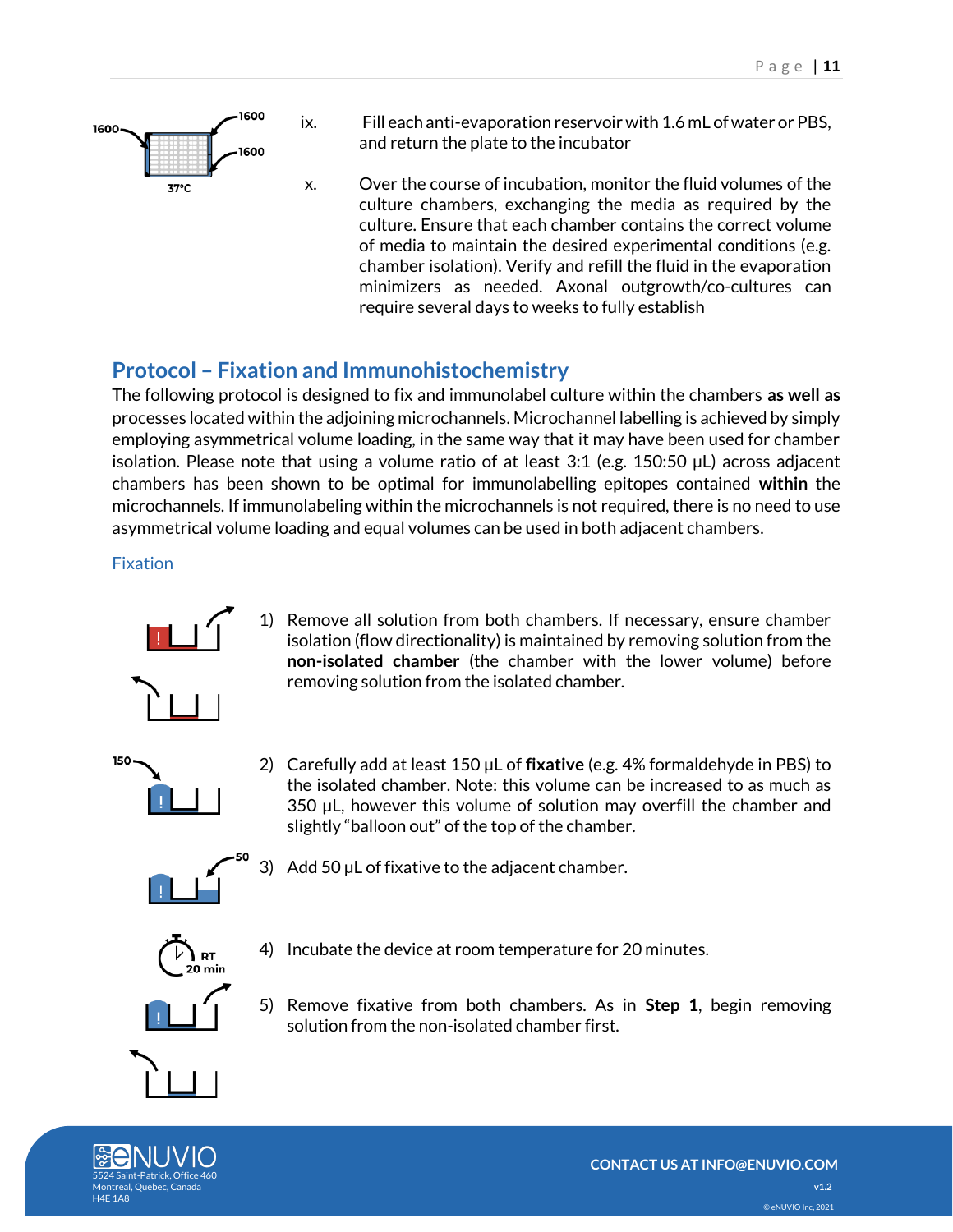- 6) Wash the chambers by repeating **Steps 1 - 4**with **PBS**, observing the order in which chambers are emptied and refilled to maintain chamber isolation.
- 7) Repeat **Step 6** twice more, so that all chambers have been washed a total of three times.



 $\bigcirc$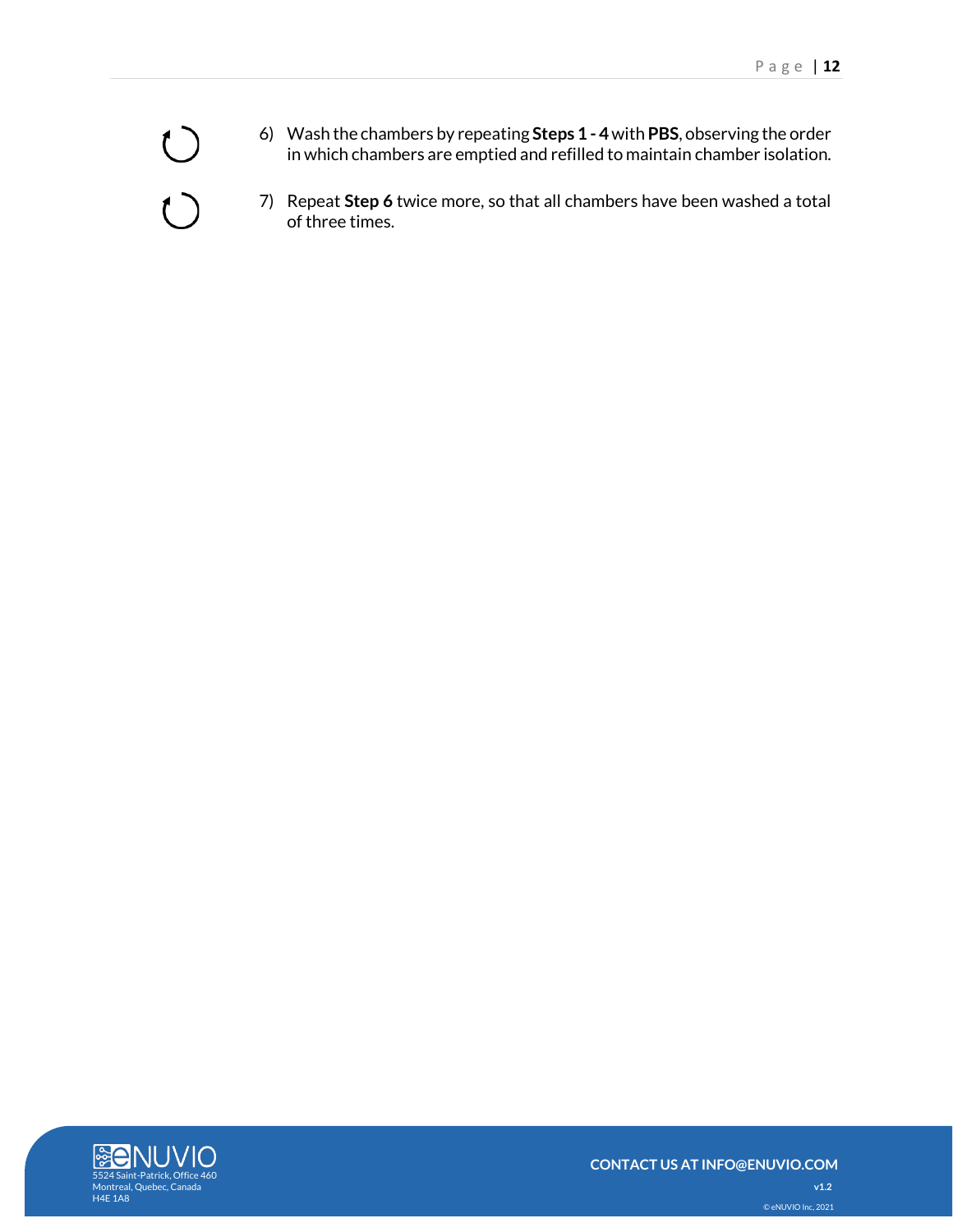<span id="page-12-1"></span><span id="page-12-0"></span>Immunohistochemistry **Blocking**



8) Remove all solution from both chambers (maintain isolation where necessary).



9) Repeat **Step 2 – 3** with **blocking solution** (e.g. 5 % normal serum, 0.2 % Triton X100, 0.05 % BSA), and incubate for at least 1 hour at room temperature (this can be also done overnight if desired).





10) Remove blocking solution from both chambers. As in **Step 1**, begin removing solution from the non-isolated chamber first.

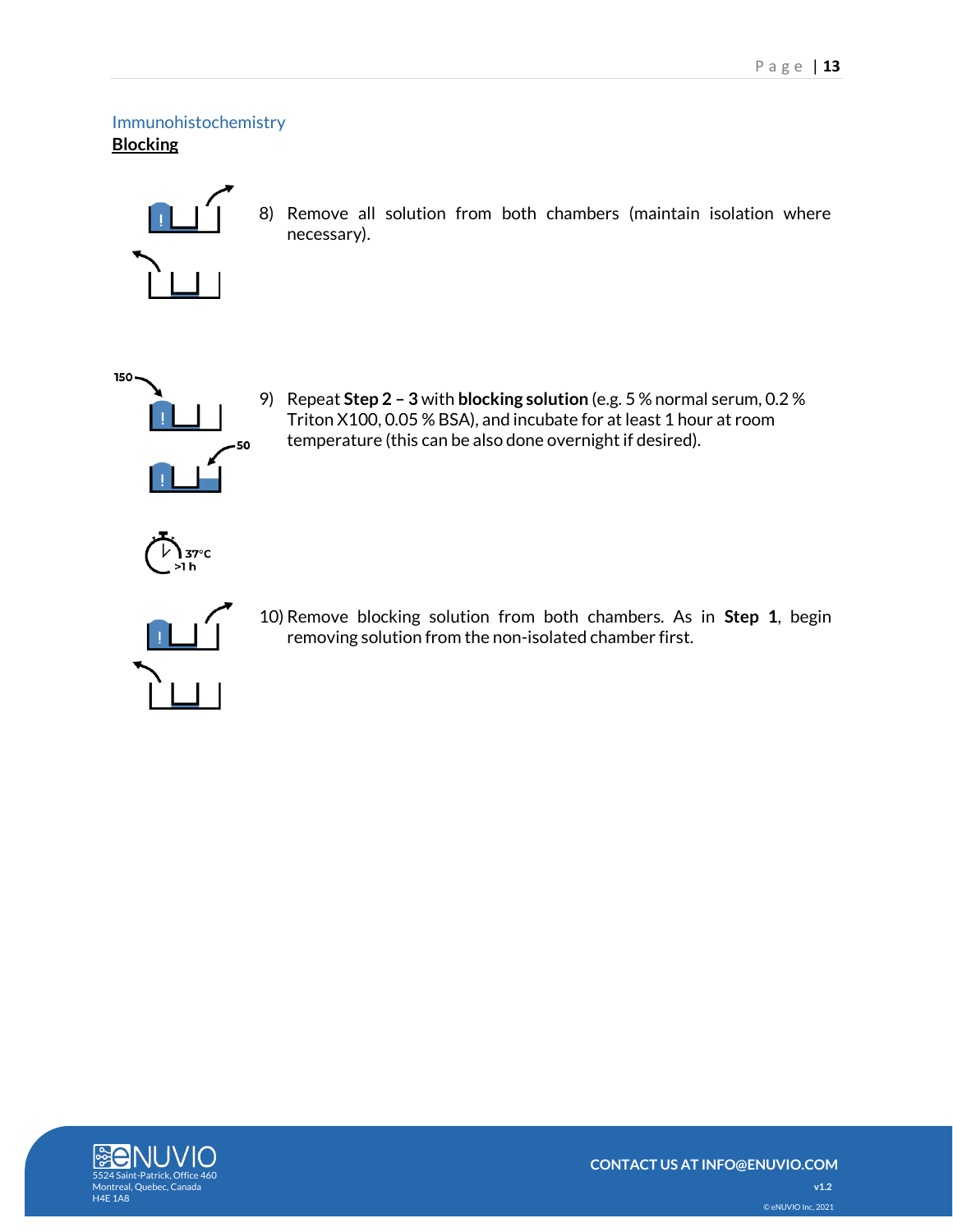### <span id="page-13-0"></span>**Primary Antibody**



11) Repeat **Step 1 – 3** with **primary antibody solution** (dilution ratio(s) to be optimized).



12) Incubate overnight at 4°C.



13) Remove primary antibody solution from both chambers. As in **Step 1**, begin removing solution from the non-isolated chamber first.



14) Wash the chambers three times with PBS as described in **Steps 6 - 7.**

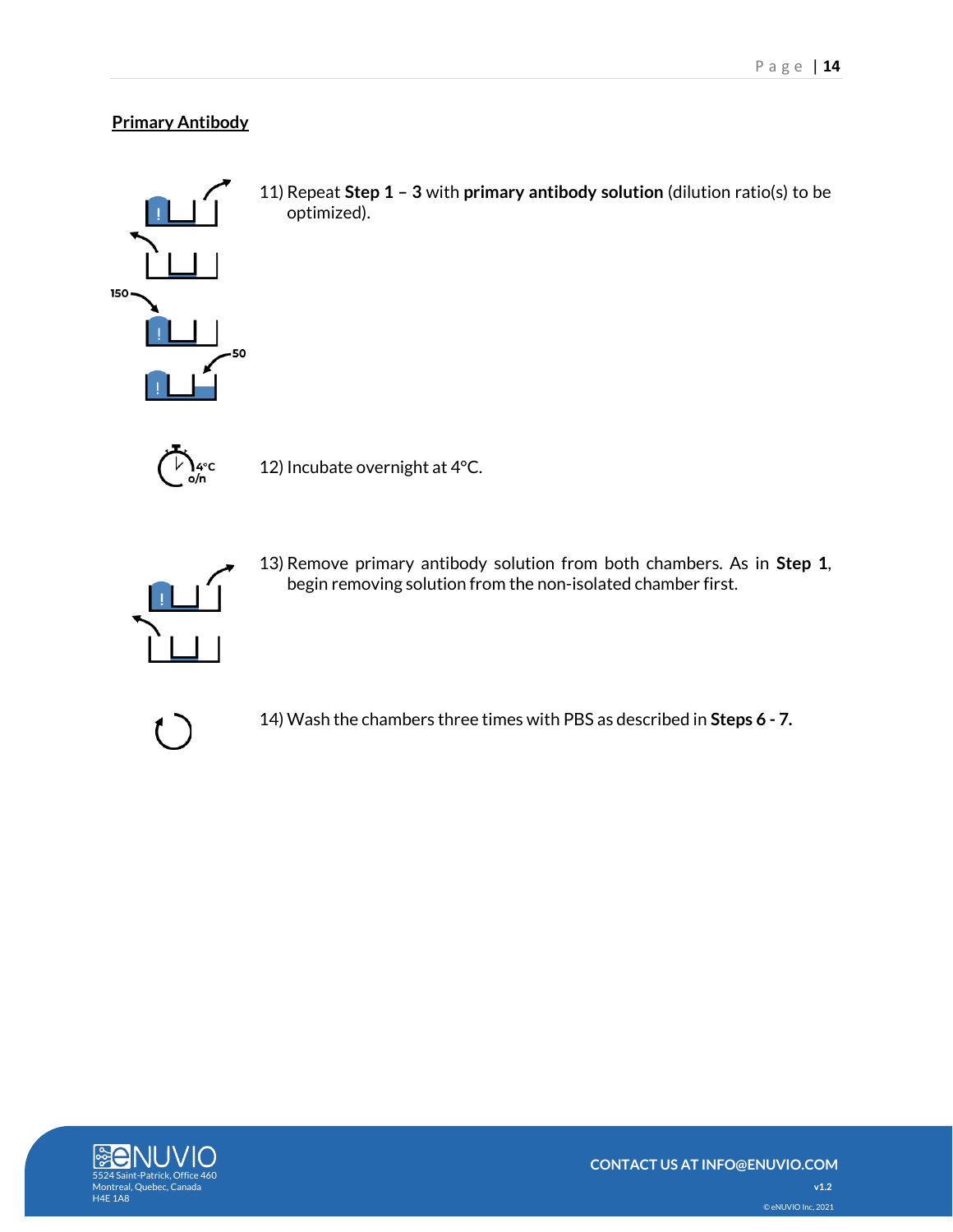### <span id="page-14-0"></span>**Secondary Antibody**



15) Repeat **Step 1 – 3**with **secondary antibody solution** (dilution ratio(s) to be optimized).



16) Incubate for 2 hours at room temperature.



17) Remove secondary antibody solution from both chambers. As in **Step 1**, begin removing solution from the non-isolated chamber first.



18) Wash the chambers three times with PBS as described in **Steps 6 - 7.**